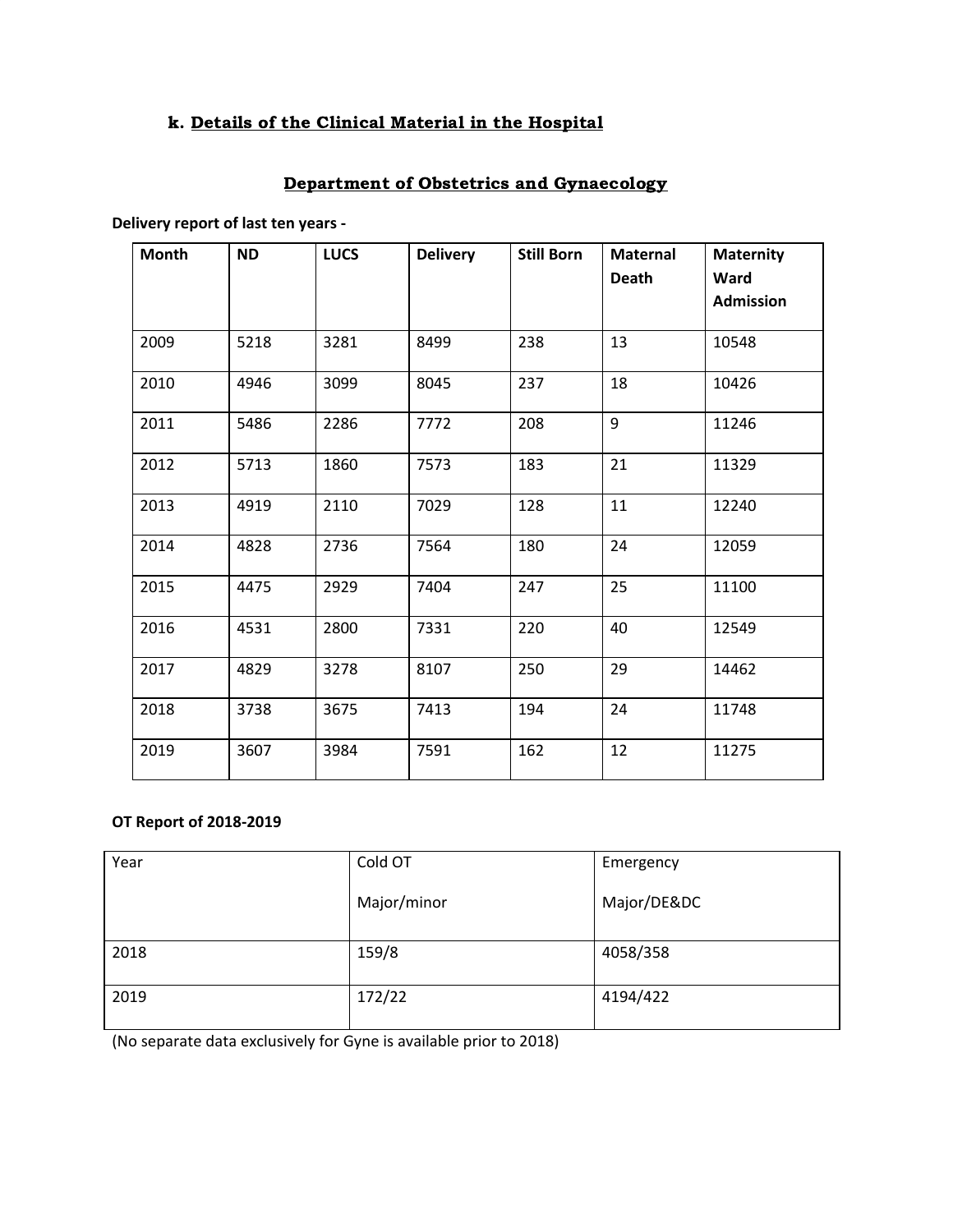## **Sterilization Report of last 5years -**

| Year | <b>NSV</b>   | Lap          | MiniLap | Post Partum<br>Sterilization | <b>IUCD</b> | <b>PPIUCD</b> | OP(Cycle) | CC    | Injectable<br>Contraceptive<br>Antara<br>Programme |
|------|--------------|--------------|---------|------------------------------|-------------|---------------|-----------|-------|----------------------------------------------------|
| 2014 | $\mathbf 0$  | $\mathbf 0$  | 281     | 413                          | 138         | $\mathbf 0$   | 15585     | 10755 | $\mathbf 0$                                        |
| 2015 | $\mathbf 0$  | $\mathbf{1}$ | 306     | 346                          | 93          | 147           | 14360     | 22617 | $\mathbf 0$                                        |
| 2016 | $\mathbf{0}$ | $\Omega$     | 85      | 307                          | 69          | 4064          | 9397      | 43585 | $\mathbf 0$                                        |
| 2017 | $\mathbf 0$  | $\mathbf 0$  | 49      | 336                          | 85          | 3911          | 6077      | 42297 | $\mathbf 0$                                        |
| 2018 | $\mathbf 0$  | $\mathbf 0$  | 6       | 435                          | 51          | 3623          | 4451      | 25078 | 194                                                |
| 2019 | $\mathbf{0}$ | 0            | 13      | 621                          | 21          | 1156          | 444       | 8228  | 319                                                |

(No systematic data is available before 2014)

| <b>Year</b>          | <b>OPD New</b> | OPD Old | <b>Emergency Surgery</b>           |              |       | Cold O.T.    |
|----------------------|----------------|---------|------------------------------------|--------------|-------|--------------|
|                      |                |         | Major                              | <b>Minor</b> | Major | <b>Minor</b> |
| 2020 (Upto<br>April) | 8322           | 4513    | 197                                | 563          | 115   | 49           |
| 2019                 | 33660          | 21695   | 708                                | 2244         | 360   | 106          |
| 2018                 | 33464          | 23884   | 908                                | 2310         | 285   | 21           |
| 2017                 | 28276          | 23553   | 1270                               | 1878         | 273   | 120          |
| 2016                 | 22634          | 12151   | 2584 (Emergency Surgery+<br>Ortho) |              | 257   | 104          |
| 2015                 | 21912          | 10891   | 1287                               | 1774         | 449   | 200          |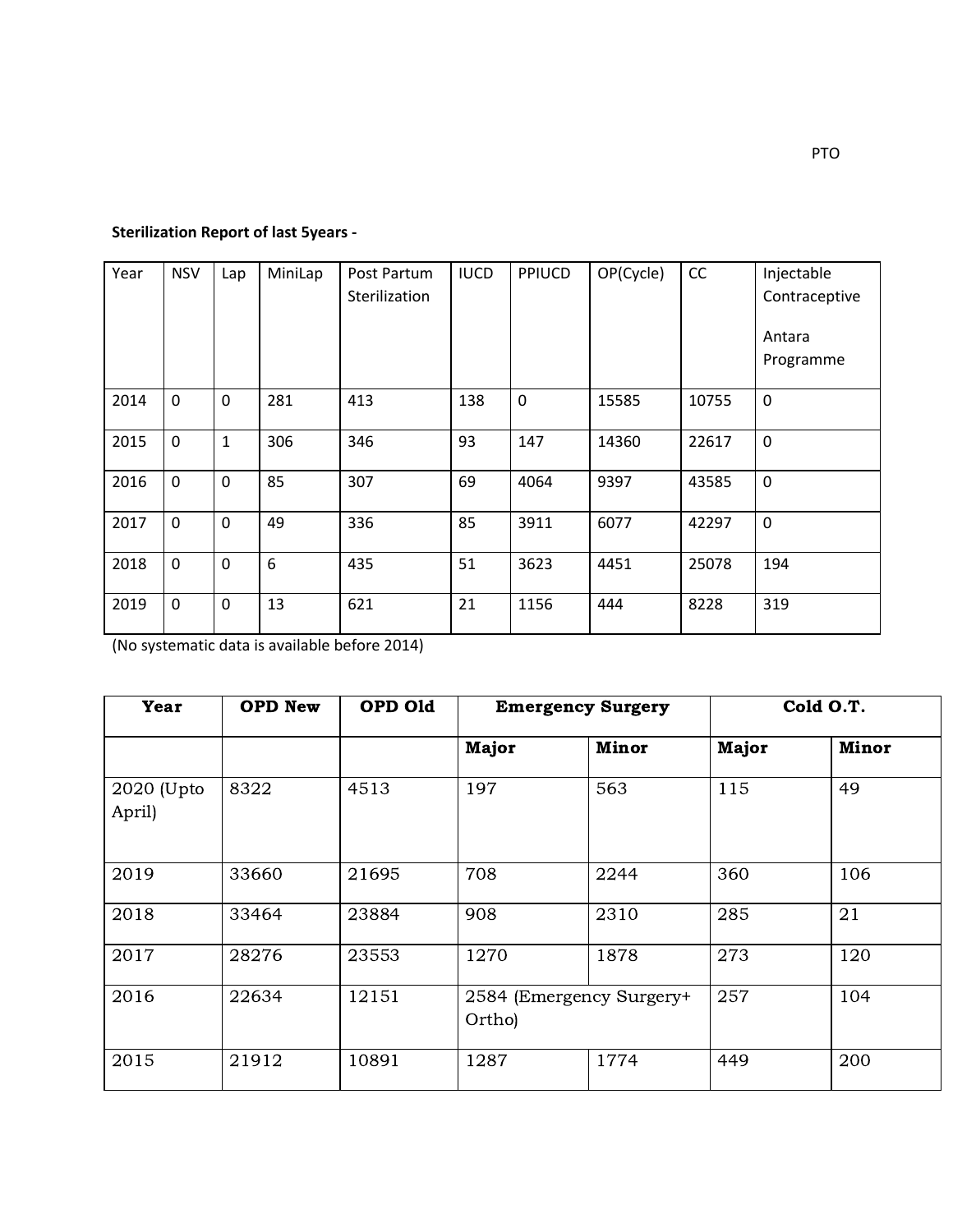| 2014 | 19317 | 11118 | 1268 | 1722 | 559 | 171 |
|------|-------|-------|------|------|-----|-----|
| 2013 | 19855 | 8564  | 851  | 1728 | 392 | 164 |
| 2012 | 17615 | 6760  | 710  | 1880 | 437 | 147 |
| 2011 | 16930 | 6878  | 784  | 1606 | 395 | 111 |
| 2010 | 14760 | 6766  | 69   | 2114 | 230 | 95  |

## Department of Surgery

## Cold 2019

| Major | 306 |
|-------|-----|
| Minor | 106 |

## Emergency 2019

| Major | 708          |
|-------|--------------|
| Minor | 2244<br>4477 |

# Department of E N T

| Daily OPD Flow(approx)     | 250 |
|----------------------------|-----|
| Minor operations (monthly) | 50  |
| Major operations (monthly) | 20  |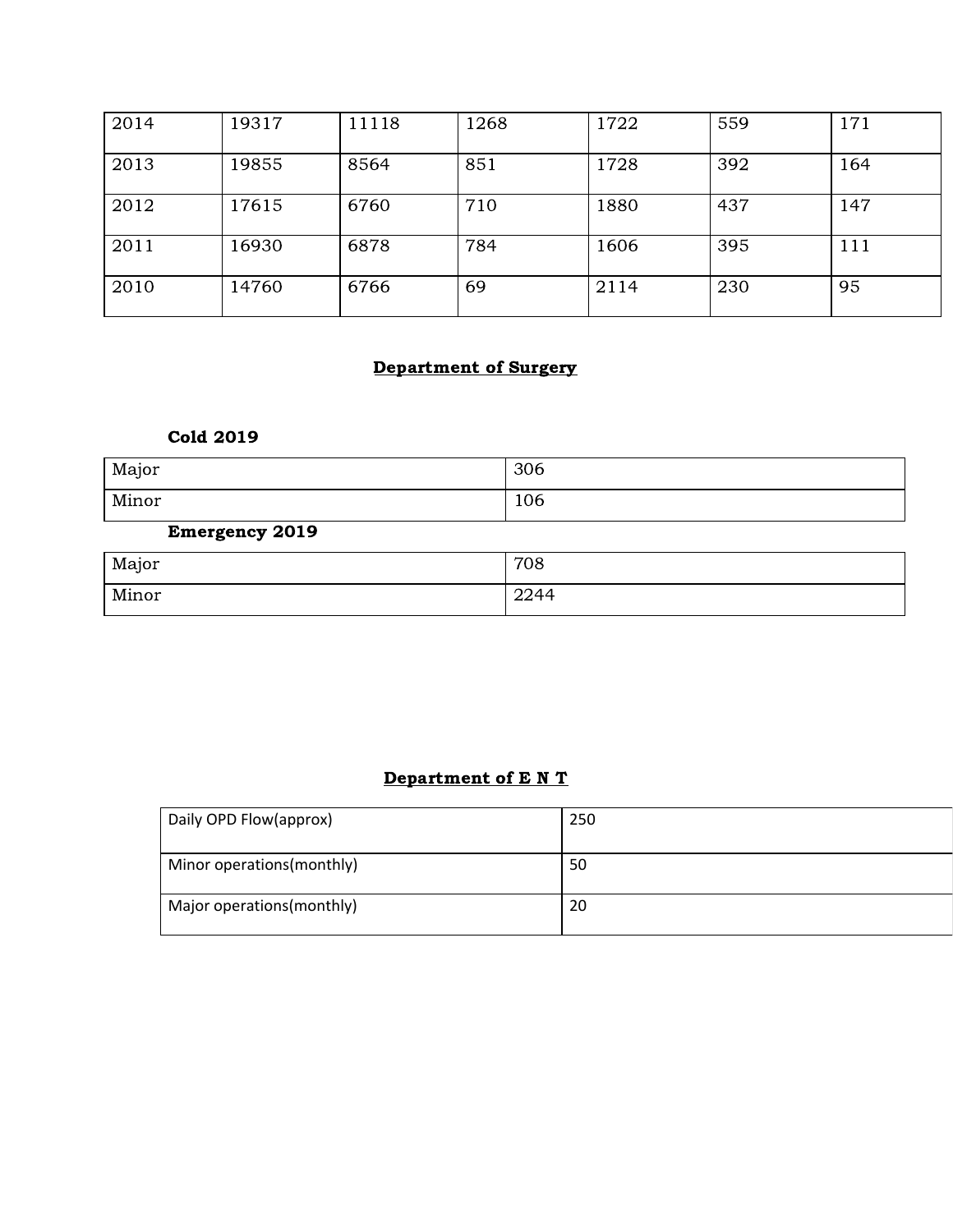### Department of Pulmonary Medicine

#### **Clinical Materials:**

Services given by the Department includes OPD services, Inpatient services, Pulmonary Interventions, Teaching services to both undergraduate and postgraduate and para clinical courses.

OPD services: OPD services run every day. The OPD is attended by average 150 new and old patients every day.

Spirometry :On OPD basis Spirometry is done every day on an average of 10 patients/ day.

USG guided pleural fluid aspiration: both diagnostic and therapeutic both for OPD and inpatients for 5 patients every day.

Fiberoptic Bronchoscopy: on an average 2 patient undergo FOB every Week (indoor basis).

CT guided FNAC: under the combined guidance of the Department of Radiology and Pathology 4 patient undergo CT guided FNAC both form OPD and indoor.

Intercostal tube drainage: on Indoor basis as and when required ( on an average 3 / wks)

Pleural Biopsy (unguided) as and when required.

### Department of Ophthalmology

#### **Routine surgeries done:**

Phacoemulsification with foldable intraocular lens implantation under topical/local anaesthesia

Small incision cataract extraction with posterior chamber intraocular lens implantation under local anaesthesia

Trabeculectomy under local anaesthesia

Dacryocystorhinostomy under local anaesthesia

Dacyocystectomy under local anaesthesia

Intravitreal injection of Anti-VEGF

Minor oculoplastic surgeries.

#### **Routine OPD services for:**

Cornea ulcer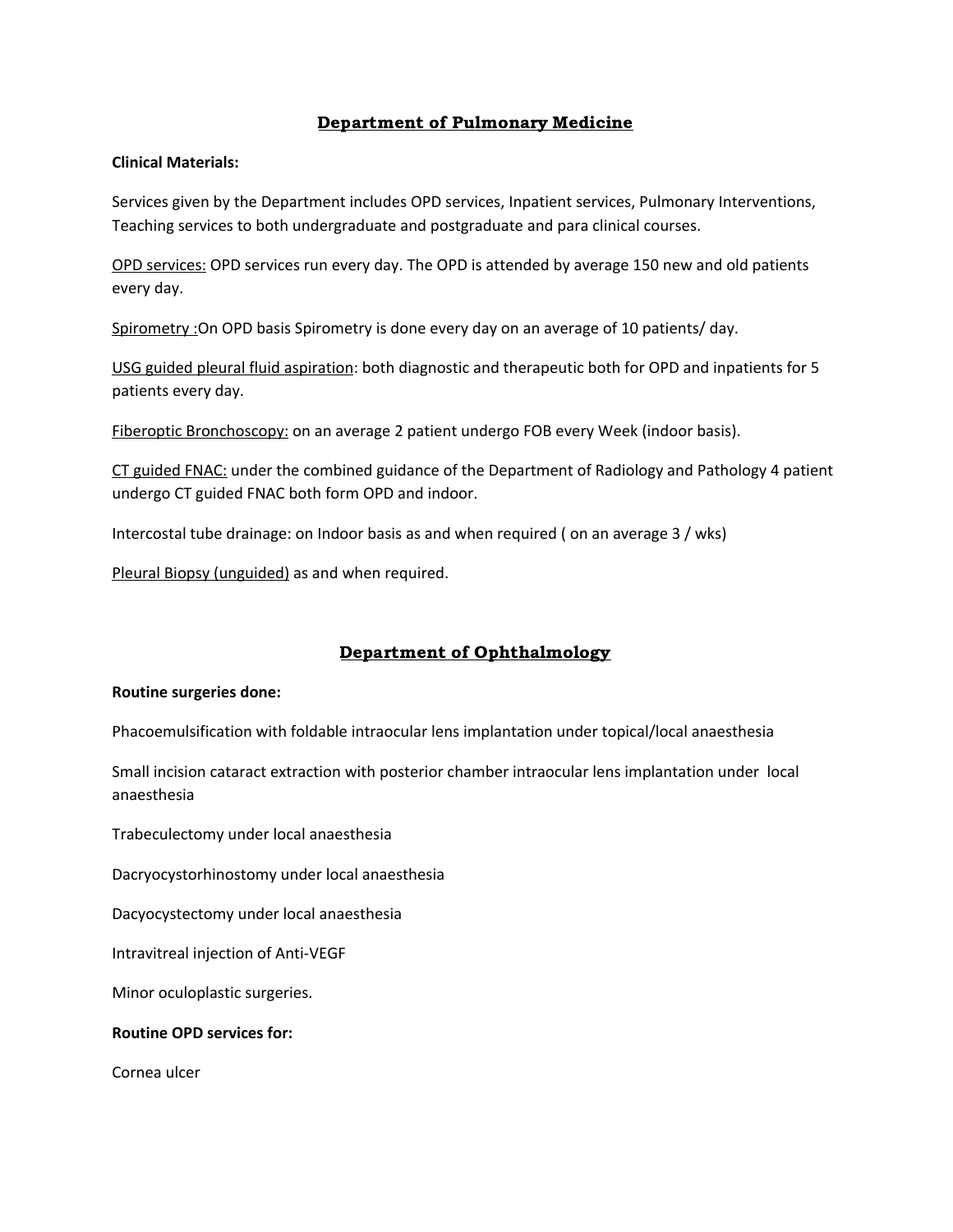Uveitis

Glaucoma

Cataract

Refractive Errors

Diabetic Retinopathy

#### **Special OPD services:**

Gonioscopy

Applanation Tonometry

Optical Coherence Tomography

Digital Fundus Fluorescein angiography

Retinal laser photocoagulation

Nd Yag Laser Posterior Capsulotomy

Nd YAG Laser Peripheral Iridotomy

Screening for Retinopathy of Prematurity in SNCU

### Department of Orthopaedics

Orthopaedics operation performed in 2019

|        | Elective | Elective | Total hip   | total knee  | Arthroscopic | Spine     |
|--------|----------|----------|-------------|-------------|--------------|-----------|
|        | major OT | minor    | replacement | replacement | operation    | operation |
| Number | 271      | 18       |             |             | -14          |           |

Unit distribution :

UNIT ONE : PROF. A. KUMAR, DR. T. GHORAI

UNIT TWO: DR. A. DAS

| dav | UNIT |
|-----|------|
|     |      |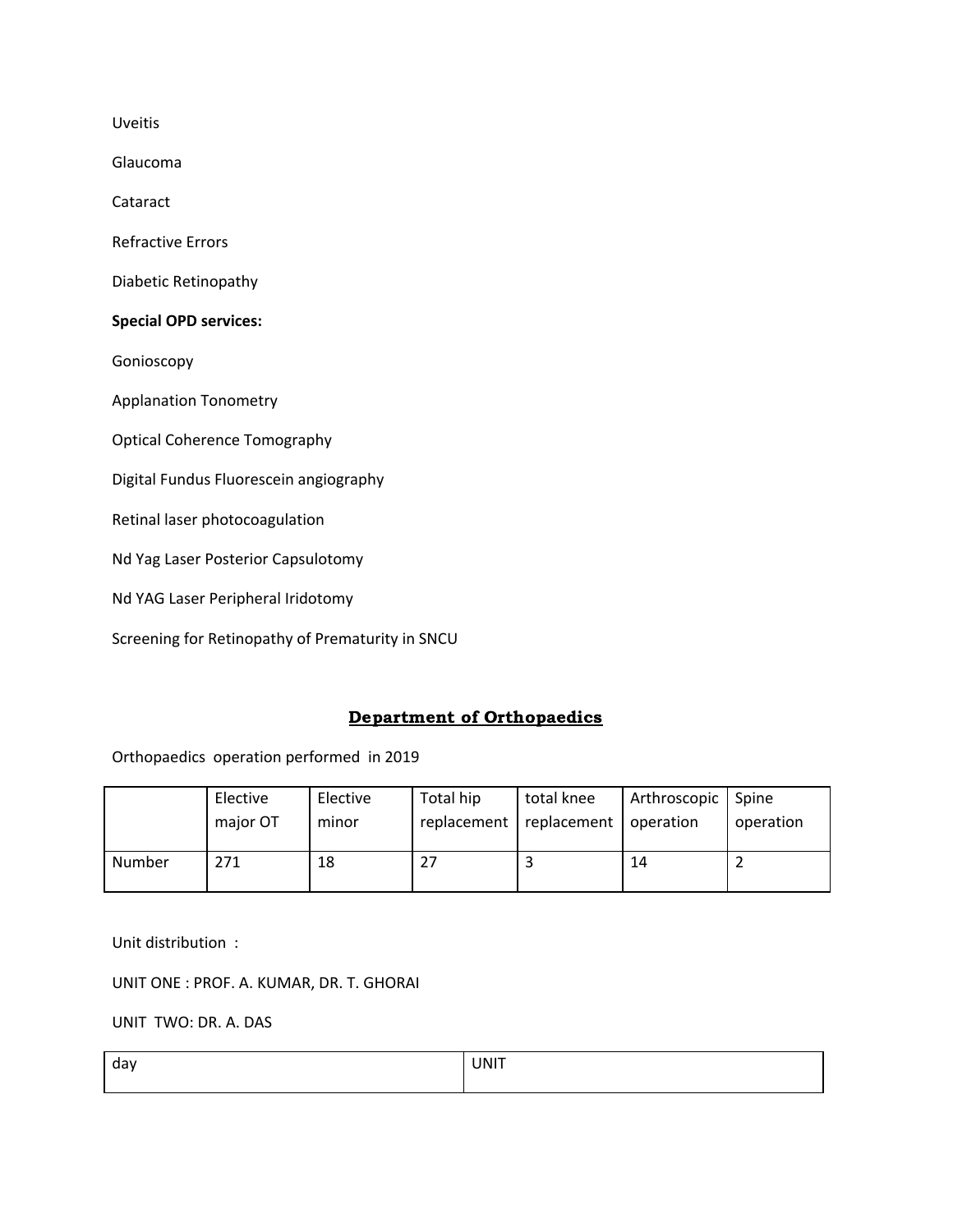| <b>MON</b>  | ONE         |
|-------------|-------------|
| <b>TUE</b>  | <b>TWO</b>  |
| WED         | ONE         |
| <b>THRU</b> | <b>TWO</b>  |
| FRI         | ONE         |
| SAT         | <b>TWO</b>  |
| <b>SUN</b>  | BY ROTATION |

## Department of Anatomy

| . . | Leica Manual Rotary Microtome | $1$ (One)        |
|-----|-------------------------------|------------------|
| ∠.  | Monocular Microscope          | 25 (Twenty Five) |

## Department of Psychiatry

#### **1. OUTPATIENT ATTAENDANCE**

| <b>YEAR</b> | ATTENDANCE |
|-------------|------------|
| 2017        | 26739      |
| 2018        | 24650      |
| 2019        | 31002      |

### **2. PSYCHOMETRIC TESTS + PSYCHOTHERAPY DONE\* (YEAR 2019 JAN-DEC)**

TOTAL --- 1331

## **3. PSYCHOMETRIC TEST INSTRUMENTS AVAILABLE**

- a) Developmental Screening Test
- b) Vineland Social Maturity Scale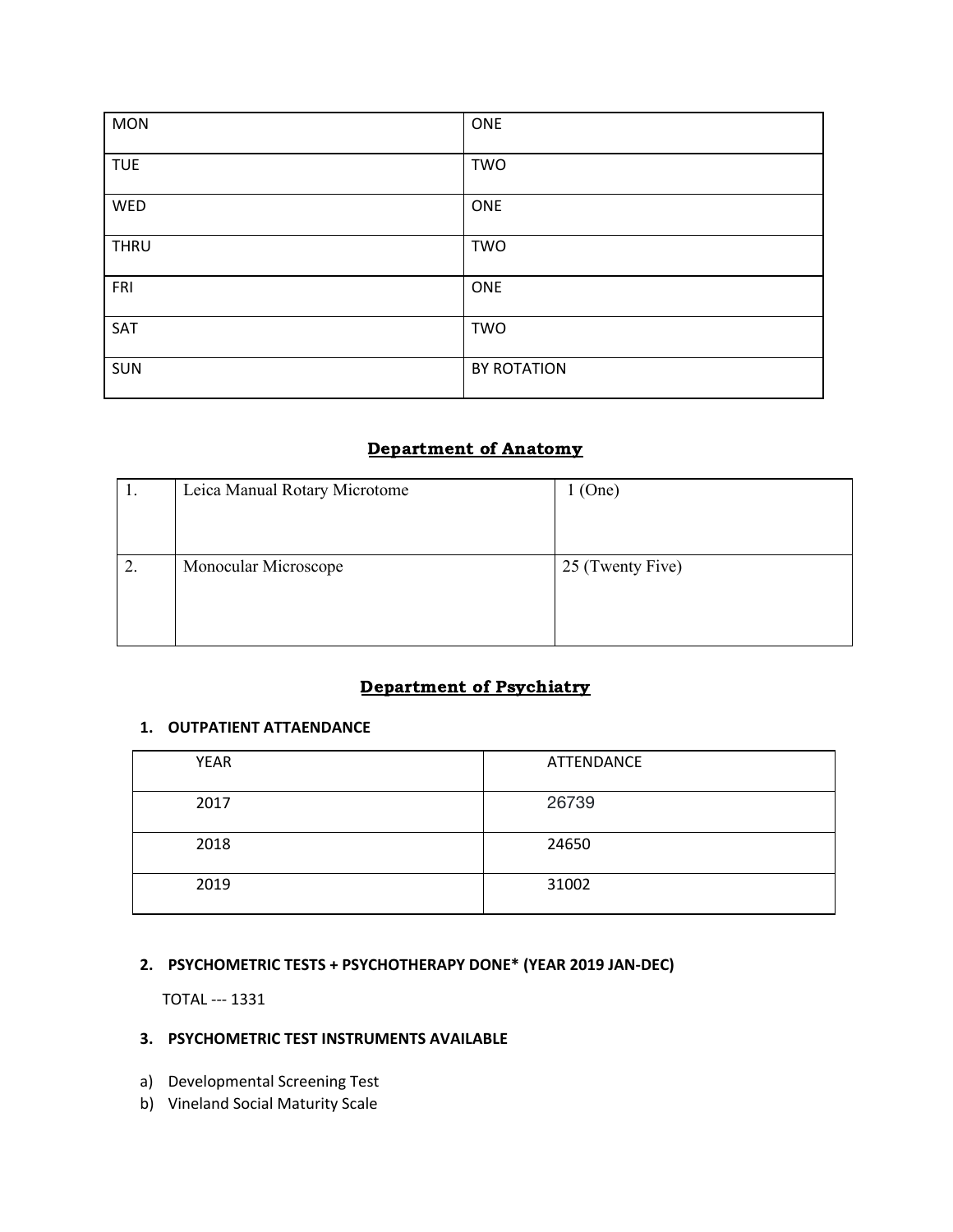- c) Seguin Form Board Test
- d) Malin's Intelligence Scale for Indian Children (MISIC)
- e) Rorschach's Inkblot Test
- f) Thematic Apperception Test
- g) PGI Battery of Brain Dysfunction

#### **4. PSYCHO-SOCIAL COUNSELLING DONE\*\* (YEAR 2019 JAN-DEC)**

TOTAL ---- 349

#### **5. REFERRAL CASES (YEAR 2019)**

TOTAL --- 477

### Department of Medicine

- 1. Number of Wards: TWO, one Male Medical Ward & one Female Medical Ward
- 2. Number of Beds in each ward: 100 each
- 3. Percentage of bed occupancy in last year: 100%
- 4. Number of Beds in ICU: 10
- 5. OPD room: 2
- 6. Teaching Corner: 2, one in OPD and one in IPD
- 7. Bedside clinical lab: 1
- 8. Departmental library: 1
- 9. Seminar room: 1
- 10. E.C.G. Technician: 1
- 11. B.P. Apparatus : 10
- 12. X-ray viewing box :4
- 13. Proctoscope: 10
- 14. Ultra sound machine : 1 at ICU
- 15. Bed side Cardiac monitors : 10 in ICU
- 16. Defibrillator : 1
- 17. Non-invasive B.P.Apparatus: 4
- 18. ECG Machine : 2
- 19. Areterial blood gas analyzer: 1 at ICU
- 20. Glucometer : 4
- 21. Torches : 5
- 22. Patient examination table : 4
- 23. Rubber Hammer : 4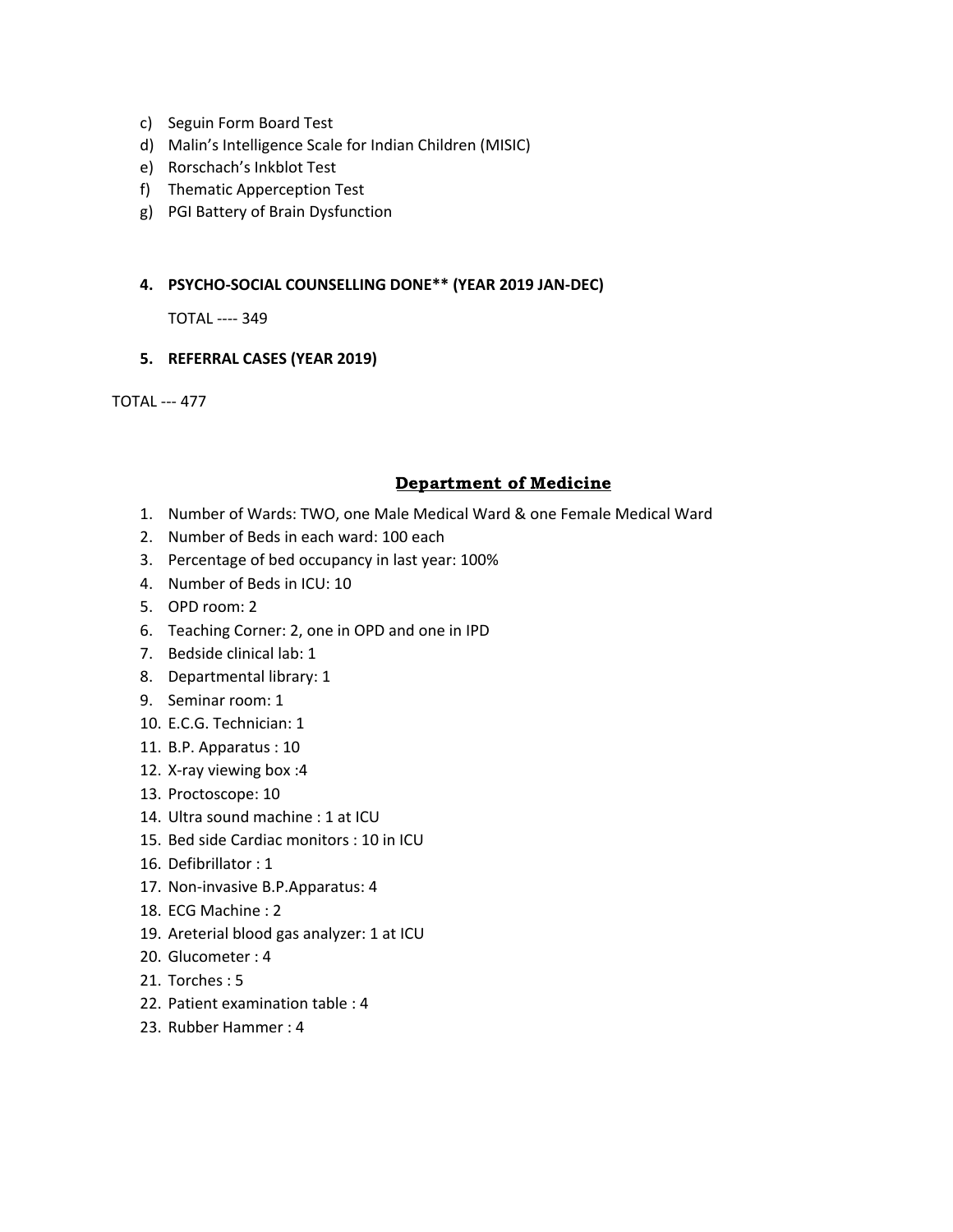# Department of Microbiology

| <b>MICROBIOLOGY</b> | <b>Total 85414</b> |
|---------------------|--------------------|
|                     |                    |
|                     |                    |
| Serology            | 78906              |
| Bacteriology        |                    |
|                     | 6086               |
| Parasitology        | 299                |
| Mycology            | 123                |
| Total               | 85414              |

## Department of Biochemistry

- 1. Instruments available in the Departments
	- a) Under graduate laboratory

| Sl. No. | Name of the instruments | Quantity |
|---------|-------------------------|----------|
| 1.      | Colorimeter             | 10       |
| 3.      | Urinometer              | 10       |
| 4.      | <b>Burette</b>          | 100      |
| 5.      | Incubator               | 01       |

b) Service laboratory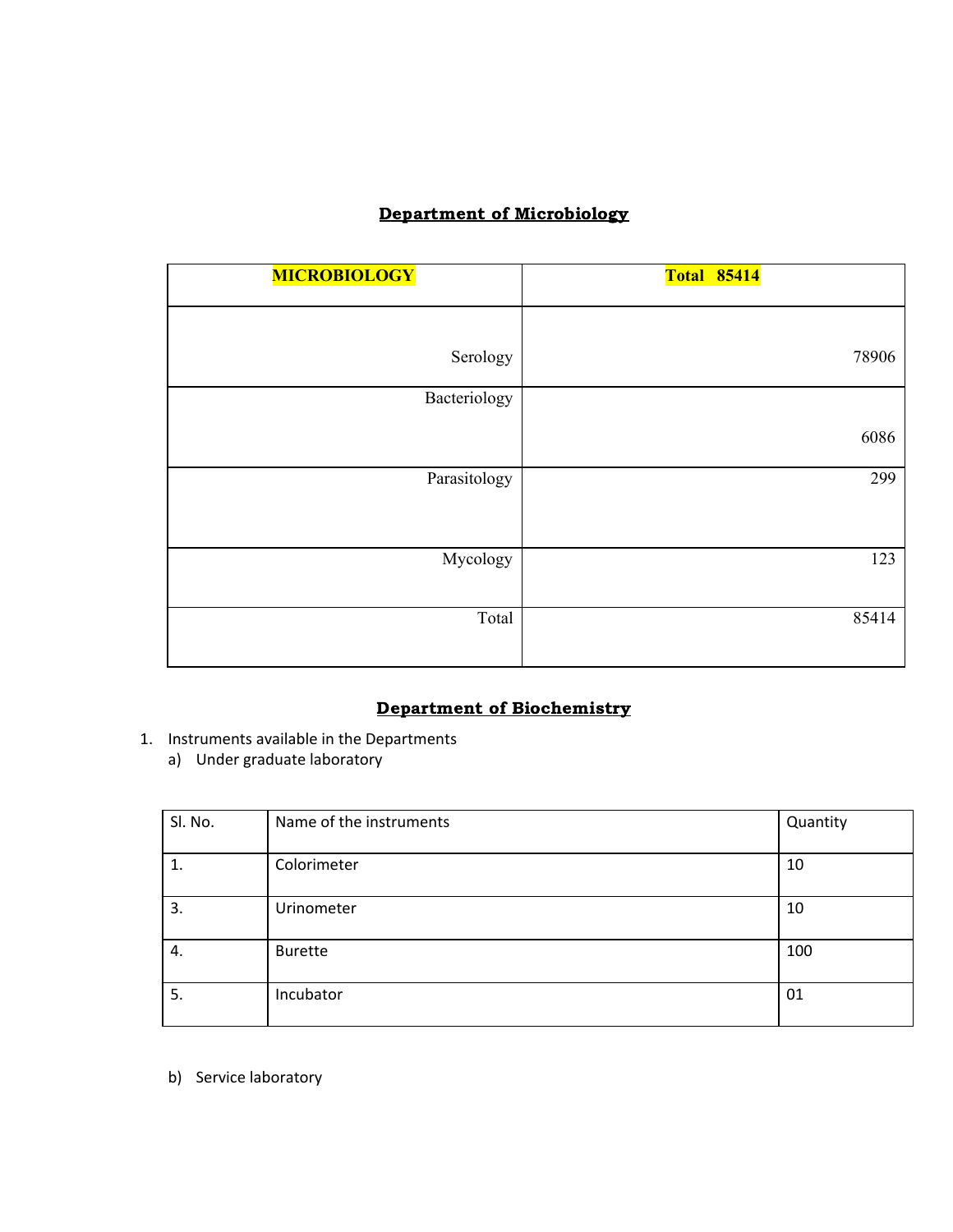| Sl. No. | Name of the instruments         | Quantity |
|---------|---------------------------------|----------|
| 1.      | Automated HbA1c analyzers       | 01       |
| 2.      | Mobile lab instrumentation      | 01       |
| 3.      | ELISA reader                    | 01       |
| 4.      | <b>ELISA</b> washer             | 01       |
| 5.      | Semiauto analyzer               | 02       |
| 6.      | Automated cell counter 3 parts  | 01       |
| 7.      | Centrifuge                      | 02       |
| 8.      | Refrigerator                    | 02       |
| 9.      | Incubator                       | 01       |
| 10.     | Micropipette 1000 µL, variable  | 01       |
| 11.     | Micropipette 1000 µL, fixed     | 01       |
| 12.     | Micropipette 1-100 µL, variable | 01       |
| 13.     | Micropipette 50 µL, fixed       | 01       |
| 14.     | Micropipette 10 µL, fixed       | 01       |

## c) Departmental Research Laboratory

| Sl. No. | Name of the instruments                      | Quantity |
|---------|----------------------------------------------|----------|
|         | Submerged gel electrophoresis apparatus      | 01       |
| 2.      | Polyacrylamide gel electrophoresis apparatus | 02       |
| 3.      | Electrophoresis power pack                   | 02       |
| 4.      | ELISA reader                                 | 01       |
| 5.      | ELISA washer                                 | 01       |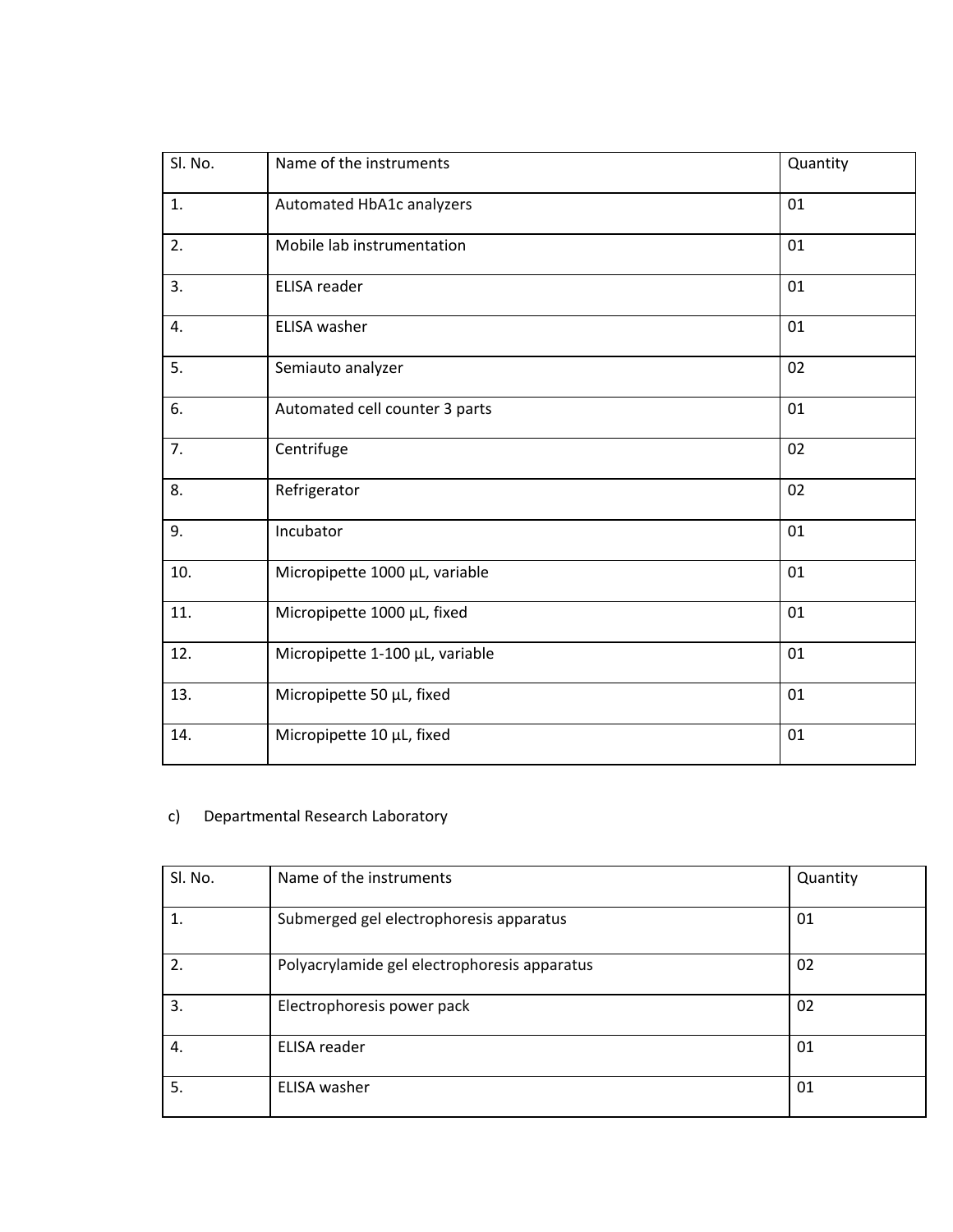| 6.  | Spectrophotometer                     | 01 |
|-----|---------------------------------------|----|
| 7.  | Fluorescence microscope with computer | 01 |
| 8.  | pH meter                              | 03 |
| 9.  | Homogenizer                           | 02 |
| 10. | Micropipette 1000 µL, variable        | 01 |
| 11. | Micropipette 1000 µL, fixed           | 01 |
| 12. | Micropipette 100 µL, variable         | 01 |
| 13. | Micropipette 100 µL, fixed            | 01 |
| 14. | Micropipette 50 µL, variable          | 01 |
| 15. | Micropipette 10 µL, variable          | 01 |

## d) Instruments available in Central Clinical Laboratory Biochemistry section

| Sl. No.          | Name of the instruments                                  | Quantity |
|------------------|----------------------------------------------------------|----------|
| 1.               | Random Access Clinical Chemistry Analyzer 360 throughput | 01       |
| 2.               | Electrolyte analyzer                                     | 01       |
| 3.               | Semiauto analyzer                                        | 01       |
| $\overline{4}$ . | Centrifuge                                               | 02       |
| 5.               | Distillation water plant                                 | 01       |
| 6.               | Micropipette 1000 µL, variable                           | 01       |
| 7.               | Micropipette 1000 µL, fixed                              | 01       |
| 8.               | Micropipette 100 µL, variable                            | 01       |
| 9.               | Micropipette 100 µL, fixed                               | 01       |
| 10.              | Micropipette 50 µL, variable                             | 01       |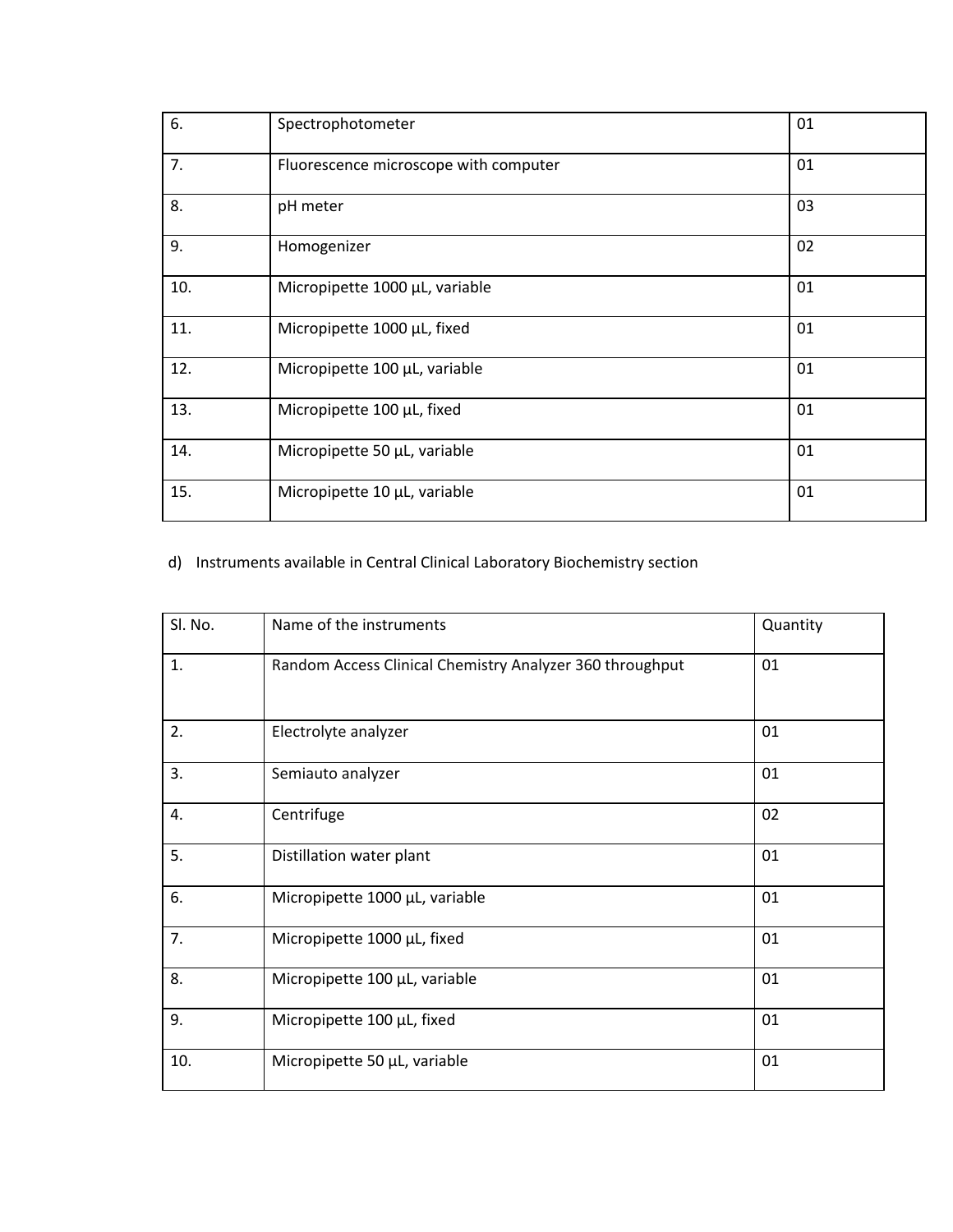|         | Micropipette 10 µL, variable | -01 |
|---------|------------------------------|-----|
| <b></b> | Refrigerator                 | -01 |

### 2. Clinical materials

| Sl. No. | Test or Parameters name                                                                                                              | Total tests/day |
|---------|--------------------------------------------------------------------------------------------------------------------------------------|-----------------|
|         | Liver function tests, renal and electrolyte profiles, lipid profile, 600 tests/day<br>pancreatic function tests, plasma sugar tests. |                 |
|         | Thyroid profile tests                                                                                                                | 40 test/day     |

# Department of Pathology

| <b>Test Name</b>               | <b>No. Of Tests</b> |
|--------------------------------|---------------------|
| Biopsy                         | 1801                |
| <b>FNAC</b>                    | 1820                |
| PAP                            | 525                 |
| Fluid Cytology                 | 1186                |
| Semen analysis                 | 57                  |
| Coagulation Profile (PT, APTT) | 1257                |
| Frozen                         | 14                  |
| CT guided FNAC                 | 5                   |
| <b>Bone Marrow aspiration</b>  | 38                  |

**Haematology & Clinical Pathology** .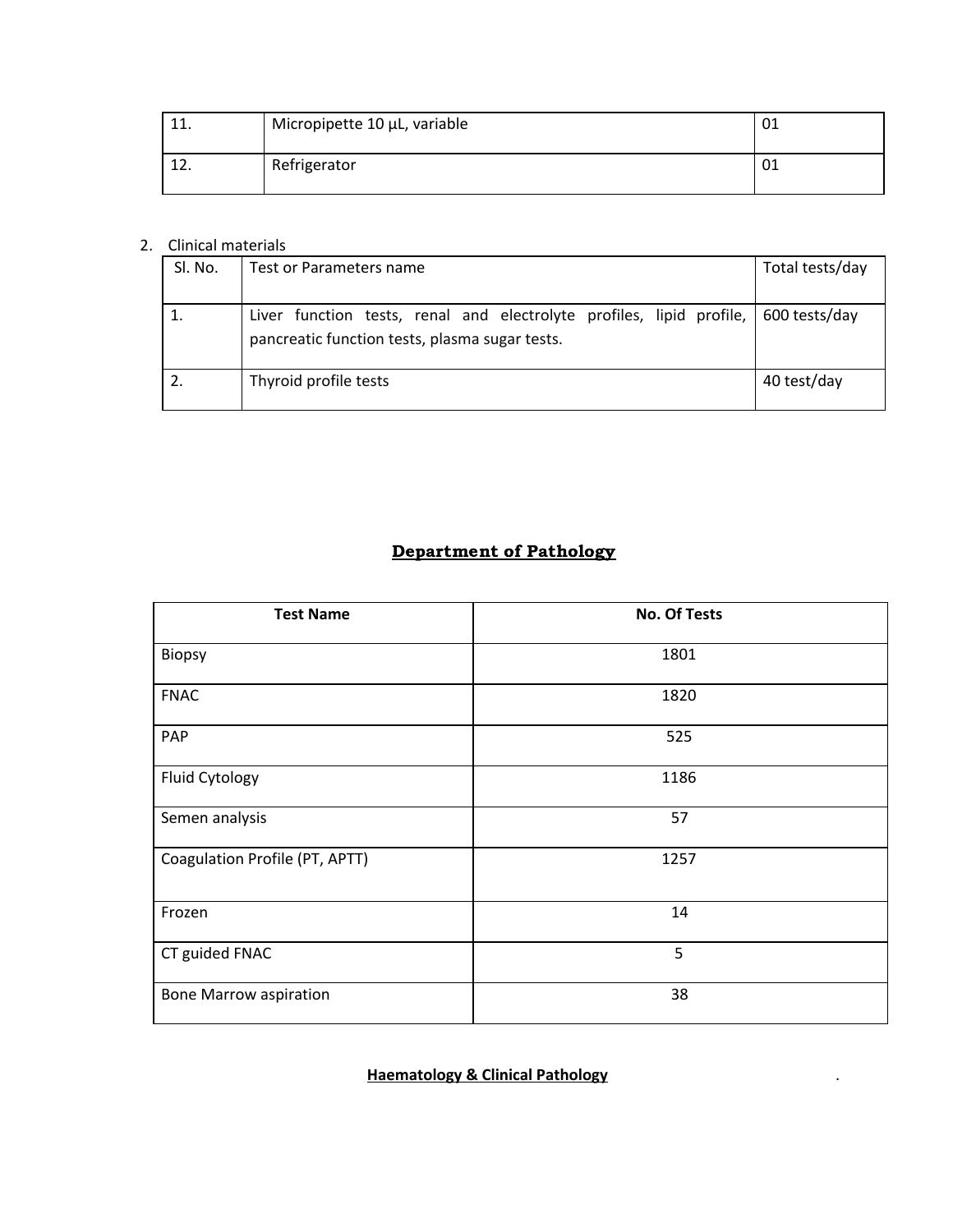| <b>EXAMINATION</b>    | <b>OUTDOOR &amp; INDOOR</b> |
|-----------------------|-----------------------------|
| T.C.                  | 57018                       |
| D.C.                  | 57018                       |
| E.S.R                 | 52127                       |
| HB%                   | 59712                       |
| <b>PLATELET</b>       | 56788                       |
| BT.CT.                | 11906                       |
| M.P.                  | 1322                        |
| <b>BLOOD GROUPING</b> | 10872                       |
| URINE-RE, ME          | 21028                       |

# Department of FMT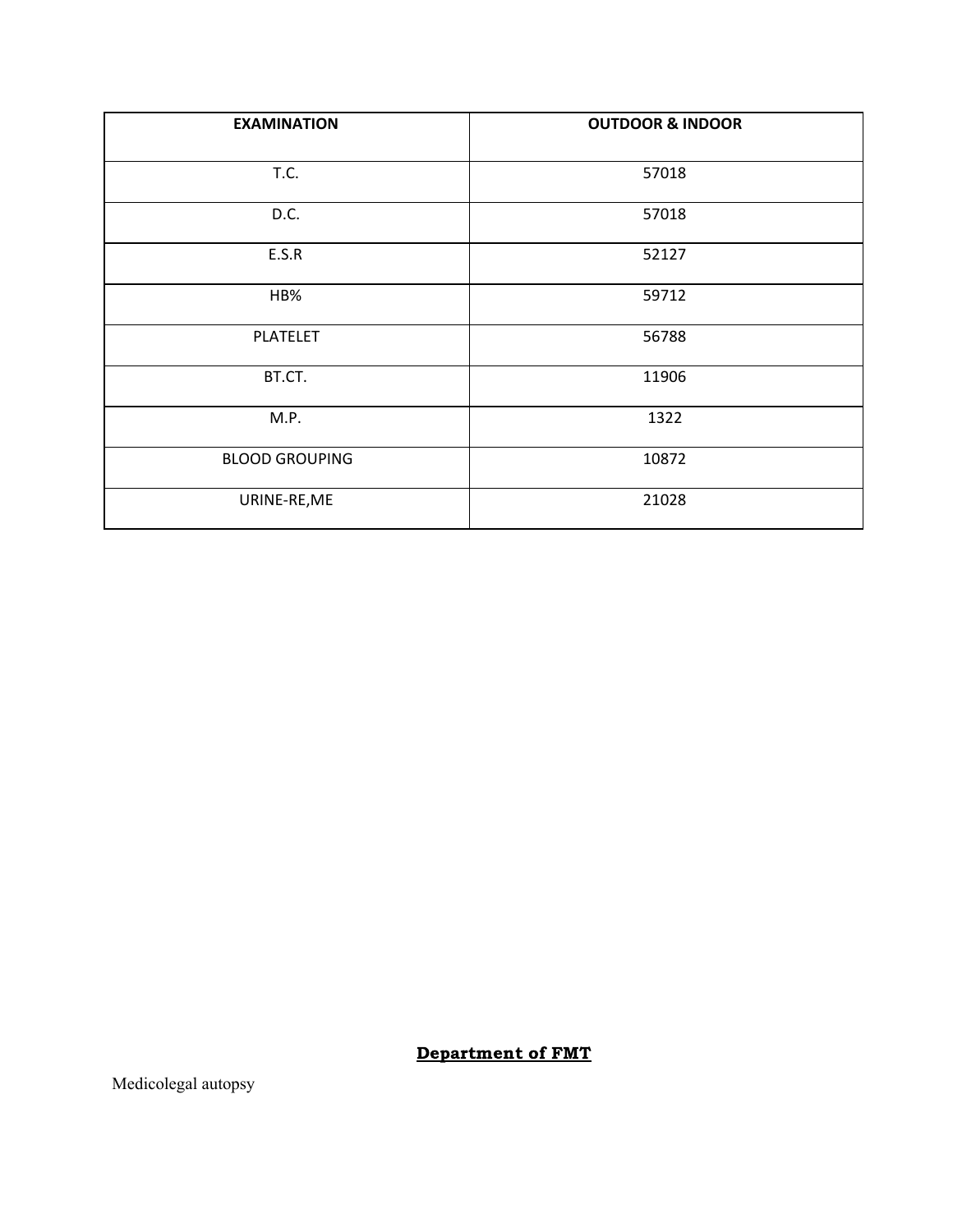2020- 301 (till date)

2019- 997

2018- 940

Examination of accused & victim of Sexual assaults

2020- 19 (till date)

2019- 55

2018- 52

#### Department of Paediatrics

#### **(A) RESUSCITATION EQUIPMENTS: AMBU BAG -INFANT 4**

-children 4 Face mask 4 Nasal prongs As required Nasal catheters As required Endotracheal tubes As required Suction apparatus 1 Suction catheters As required Laryngoscope - Infant 1 - Children 1 (**B) OXYGEN DELIVERY SYSTEM** Oxygen Cylinder 1 76 Oxygen regulator 1 Oxygen Humidifiers 1 Oxygen headbox (of each size) 1 Nebulisers 8 **(C) Drug Deliver Equipment/ Catheter/tube** Intra-venous (I.V.) Drip set As required Measured volume 4 Blood transfusion set 4 Intra-venous (I.V.) Canula (Butterfly type) As required Intracath 8 Umbilical vein Catheter 8 Feeding tubes As required Three way and four way valve 4 Malecot's catheter 8 Cut open canula As required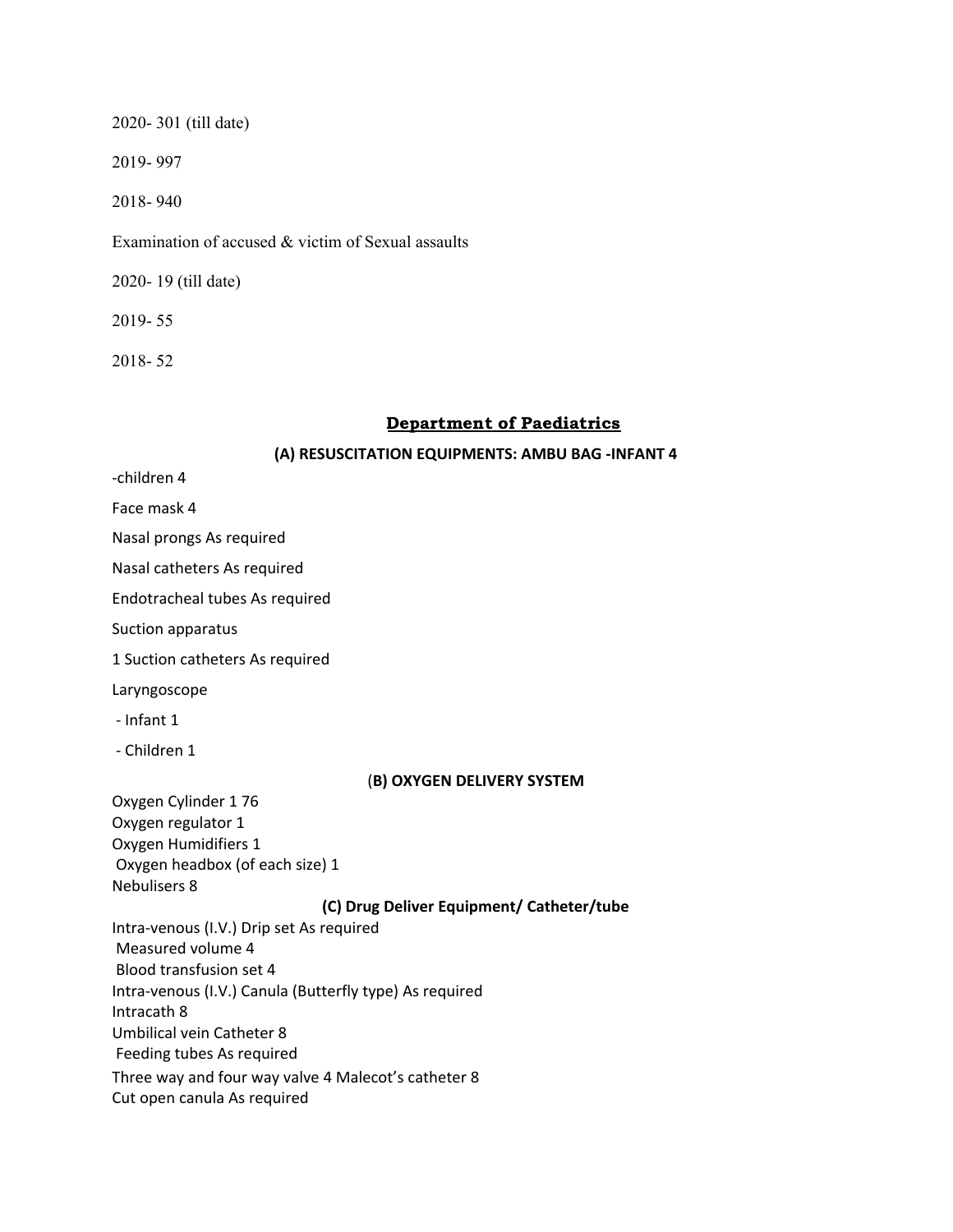#### **(D) MEASUREMENT EQUIPMENTS**

Weighing machine - Infant 1 -Child  $1-$ Neonates 1 Infantometer 1 Measuring tape As required Shakir's tape As required **(E) WORK LAB AND INVESTIGATIONS** Student Microscope 2 Nuclear Chamber 4 Hemoglobinometer 4 Test tube As required Spirit lamp 4 Stains for – Leishman's staining As required - AFB staining -do- -Grams staining –do Dextrostix As required Multisix –do Uristix –do Micro Erythrocite Sedimntation Rate (ESR) tubes As required Filter paper As required Bone marrow needle 4 Lumber Puncture (L.P.) Needles 4 Pleural aspiration needle 4 77 Vim-Silveram 4 Biopsy needle Mengneiz Needle 4 True cut Renal 4 X-ray view box 1 **F) MISCELLANEOUS** Radiant Warmer 25

Infant incubator 1 Phototherapy unit 6 Ophthalmoscope 1 Thermometer-Oral As required

| YEAR | Opd Patients | Admission | <b>SNCU</b> admission |
|------|--------------|-----------|-----------------------|
| 2016 | 43310        | 13217     | 1968                  |
| 2017 | 42499        | 16487     | 2033                  |
| 2018 | 46926        | 12553     | 2293                  |
| 2019 | 43751        | 15611     | 2208                  |

-Rectal As required

#### **G) PATIENT FOOTFALL**